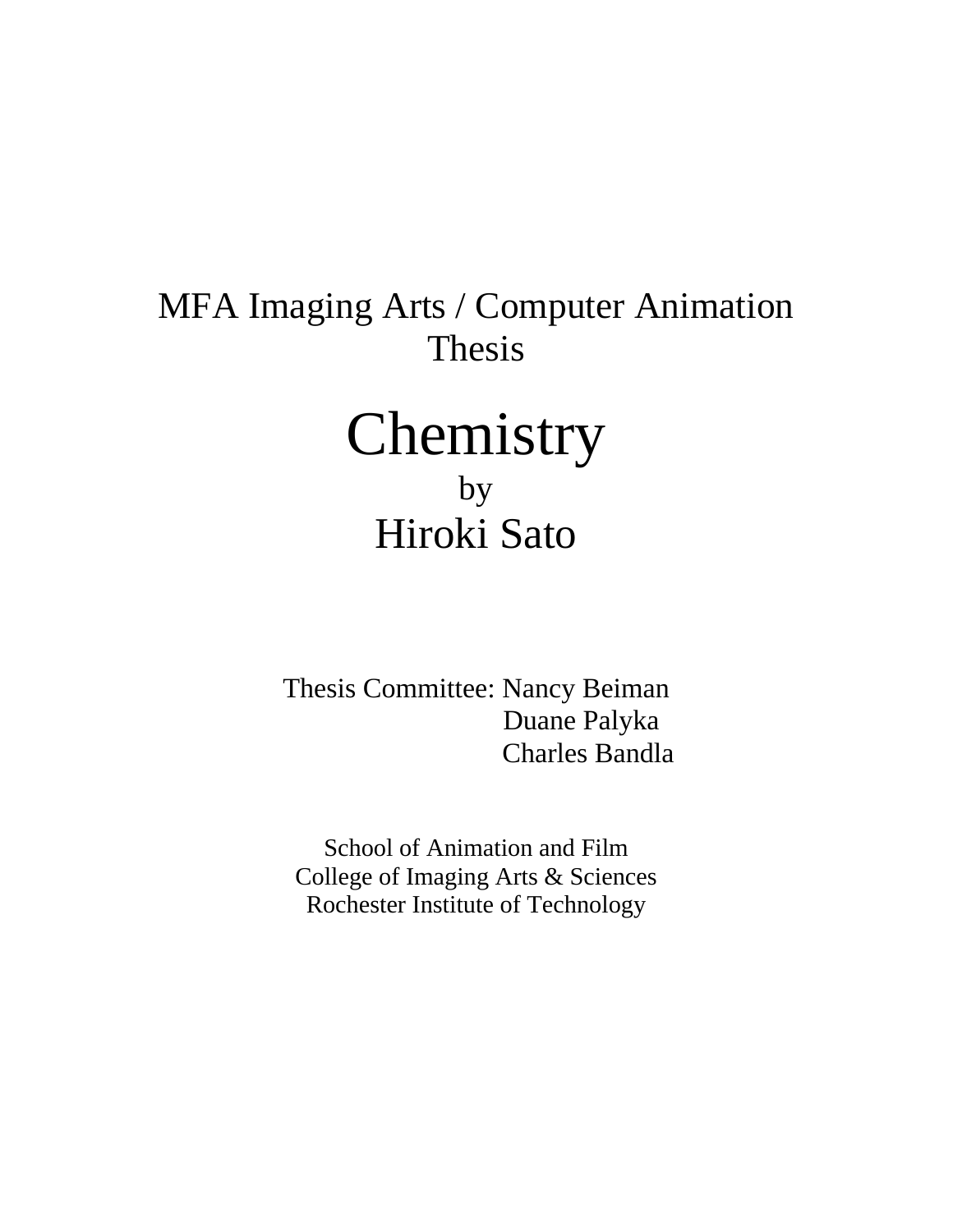## **Abstract**

**Chemistry** by Hiroki Sato, M.F.A Thesis, Rochester Institute of Technology, 2008

A description of the creation of a 3D computer animated film, "Chemistry," a project whose goal is to invoke an emotional response in the audience as they watch a reaction between a crystal and a light bulb in a laboratory. Includes thesis proposal, budget, timeline, original story boards, color stills, and a code for a Maya Python tool that helps to create and animate some complex geometrical objects.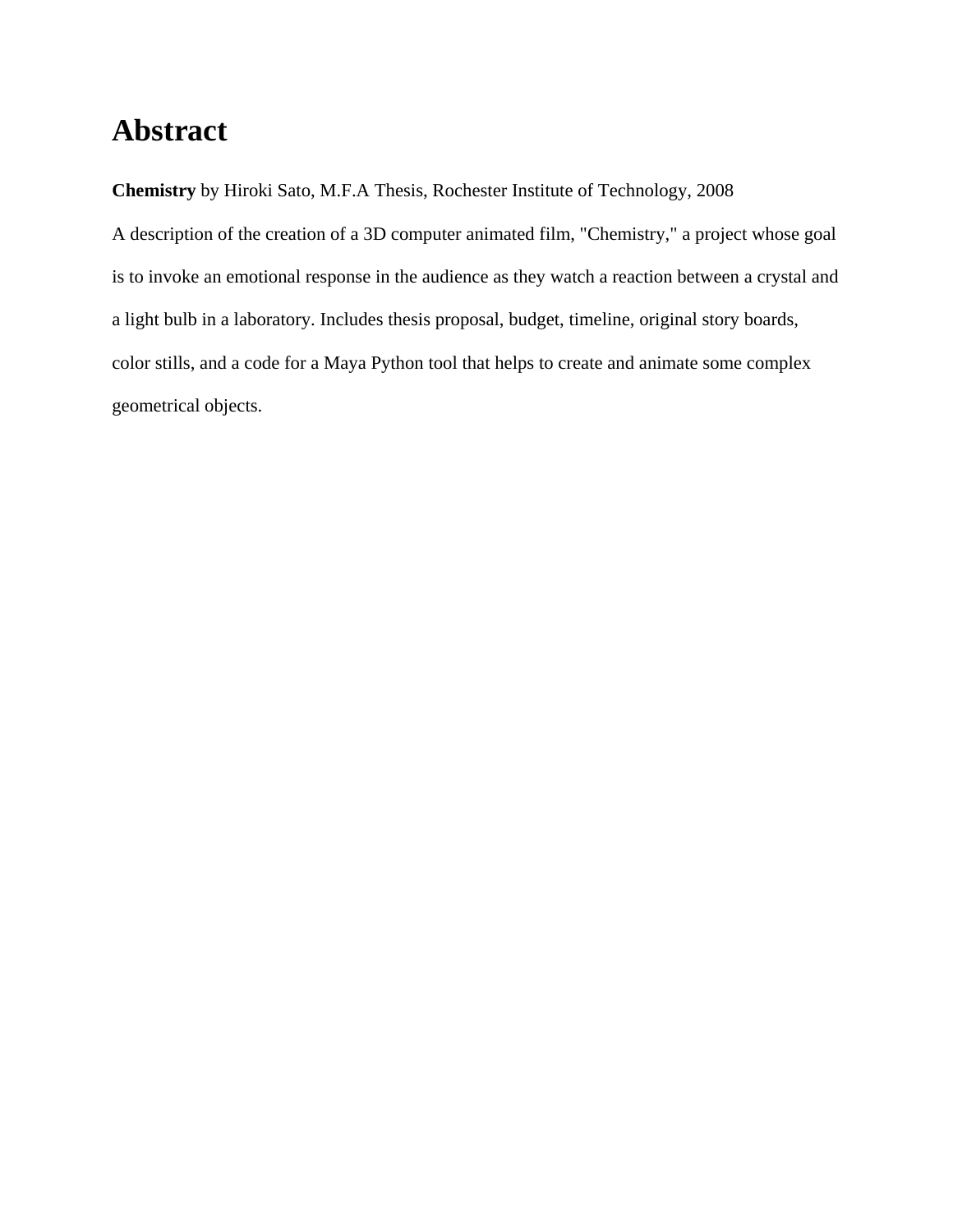Hiroki Sato Master Thesis 07 / 07 / 2008

## Computer Animation Thesis Report Chemistry

 Chemistry is a piece which consists of my 3D CG animation ability, and invaluable suggestions and advice from superb artistic animator Nancy Beiman's. From the planning to the premiere screening, I worked very hard on my thesis film. There were a lot of failures, but I worked constantly to make improvements. I did not create common character animation, but I believe my film represents where I am now at this point with my MFA degree.

 While brainstorming for my thesis idea right after my two-quarter film was complete I had the idea to use a mathematical method or theory as the core of my thesis project. Around that time, I mentioned to Nancy Beiman that I intended to use a Fractal principle for my thesis, and she suggested that I watch Chuck Jones' *Dot and the Line*, for which he received an Academy award. Jones' film is a love story between a red dot and blue line. His use of color, shape and dialogue to support a romance suggested to me that I might be able to accomplish some sort of interactive emotions between inorganic objects. His animation is a good example of what I could express in my thesis project as an animator who had learned both the basic principles of character animation and experimental filmmaking. *Dot and the Line* therefore served as my main inspiration and encouraged me to go forward with my thesis idea although I had no idea how to construct it.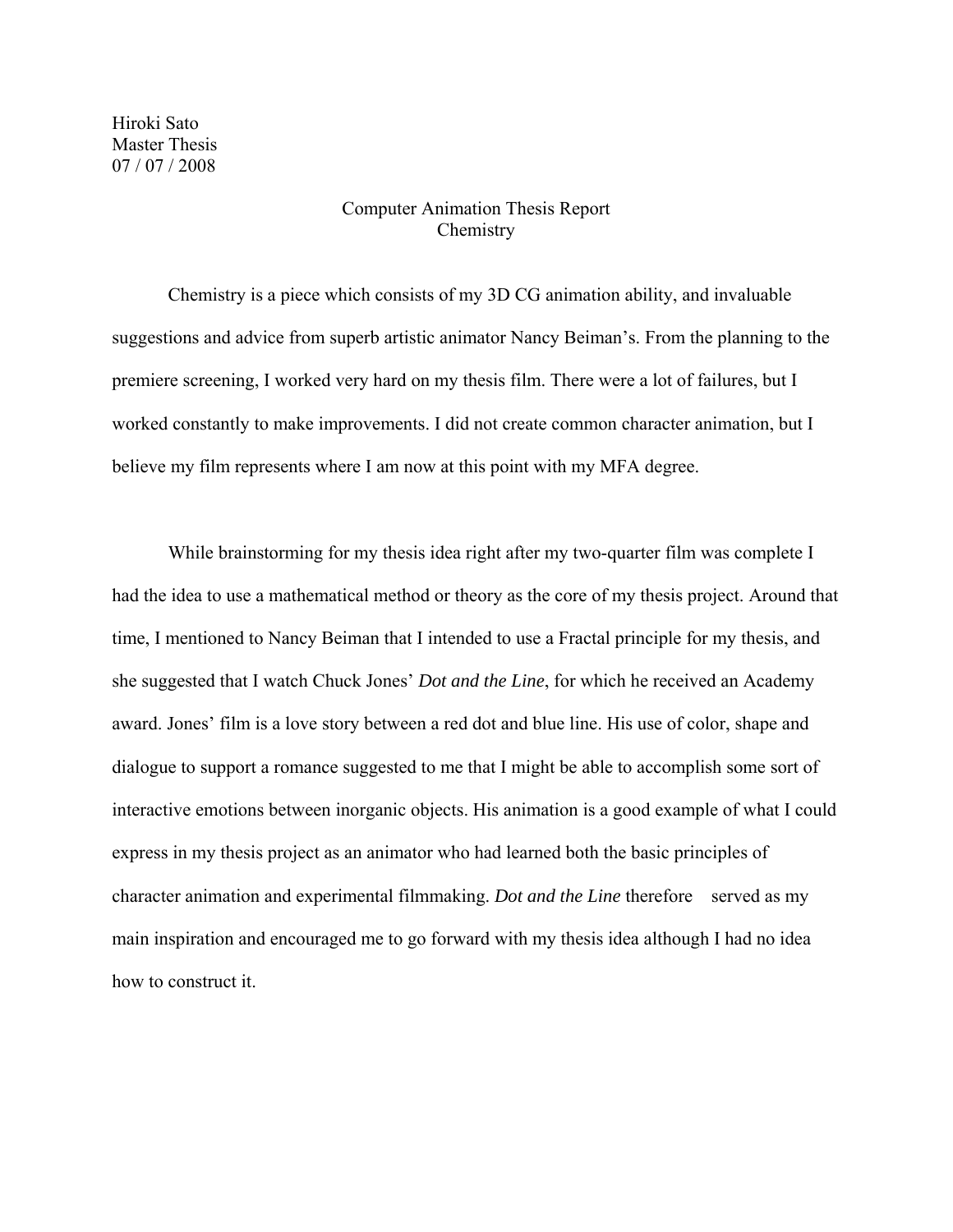I chose Nancy as my thesis advisor for further development of my idea because she was the best animation faculty member in our school of film and animation. Nancy had worked in Disney for years as an animator and producer, and I was certain that she would be able to recognize and help me toward quality animation— a theory that was proven after my thirty-plus meetings with her. Nancy was certainly the correct choice of advisor as my thesis would ultimately turn out to be a compilation of what I learned at RIT and what she would teach me. This combination allowed my final art piece to be a convincing mathematical and technical 3D animation. When I asked her to be my chair advisor, I told her that she was the only one who could give me proper suggestions on my project. I had heard that she required her advisees to draw well, but nonetheless she accepted me. In addition, when I saw her textbook about storyboards I realized I had made a right decision.

 It was a rather painful process to make my idea a narrative one as preparation for my proposal. I spent time on research about Fractals that could be seen in nature such as growth of leaves, crystal, and coastal lines, and decided to use crystal growth for my thesis project. The fundamental core of my film was that a simple crystal, like a segment of straight line for further change of shapes, became a complex object with light as catalyst. On the other hand, the shape of the light source was circular, but its shape had to be slightly more complex and unconventional like  $\frac{1}{1}$  $\frac{1}{1}$  $\frac{1}{1}$  icosahedrons we found on the web through some research on light bulbs. The basic shapes of the important characters were similar to that of *Dot and the Line* perhaps because I liked the contrast of straight line and curve as the two main shapes.

 $\overline{a}$ 

<span id="page-3-0"></span> $<sup>1</sup>$  An icosahedron consists of twenty triangular faces, which are flat plane with straight edges, with five faces</sup> meeting at each vertex.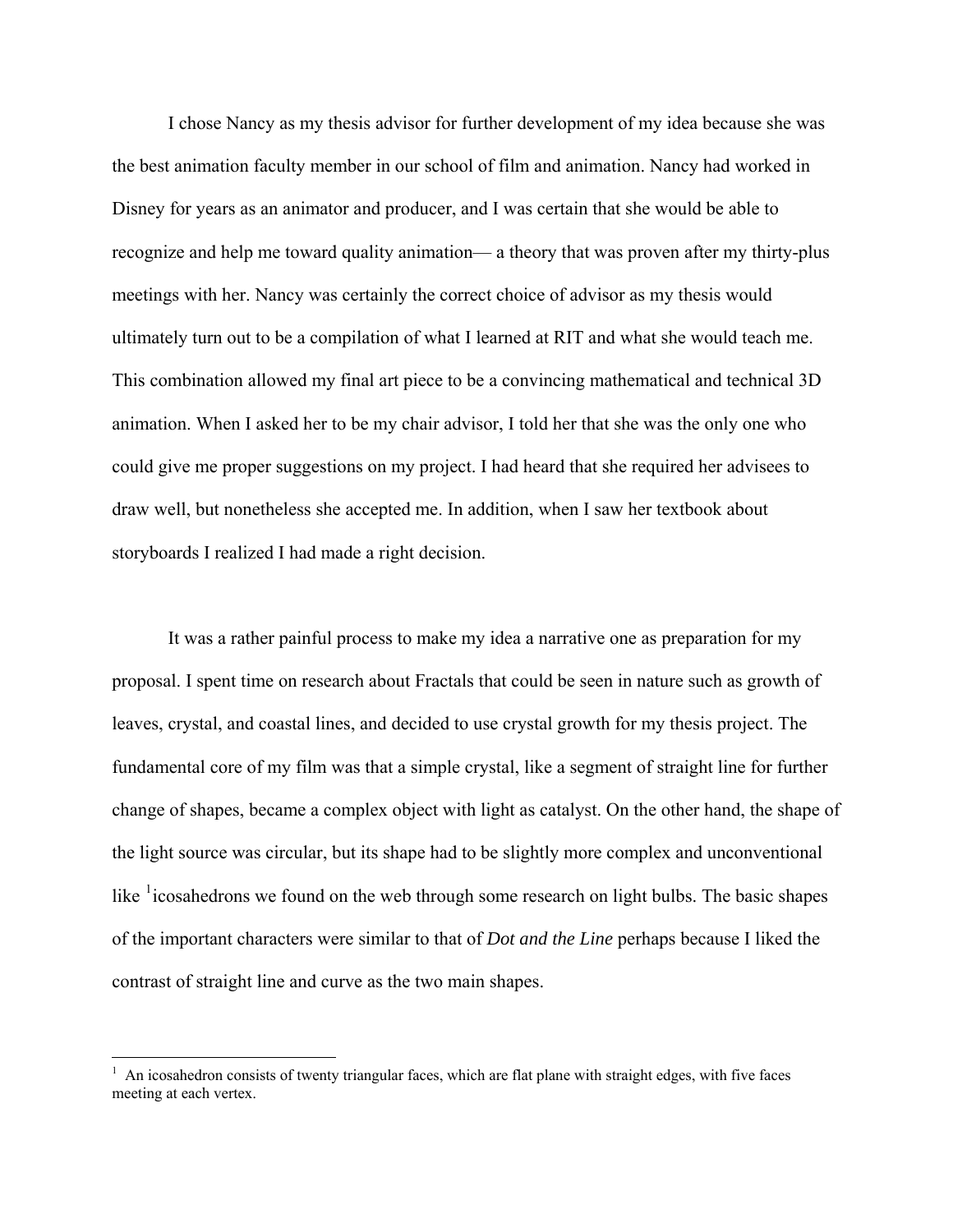The most important part was how I created a story with a circle and a line without narrating voice-over. Since my idea was abstract in some respects, visualizing my film as a written story was difficult for me. So, I thought it was necessary for me to add something extra to make my film easier to understand and called the crystal 'Chris' and the light bulb 'Sara' as if they were cartoon characters. But, this did not work at my proposal. All of the board members had the wrong impression that my film would be very cartoony with exaggerated shapes and movements. Some of them even told me that it would be impossible to show a love story with inorganic objects in such a way.

 My second trial was held two weeks after my first proposal. Charles Bandla proposed for me at the second trial instead of Nancy because she refused to propose again. Despite the tough failure of my first trial the discussion with the board members went very smoothly and was easier than the first one. They seemed to understand from the beginning. I tried to focus on the realism of writing what would be happening between the light bulb and the crystal without using confusing names. My ideas in both proposals were basically the same, but the passion in my second proposal must have been much more as I was determined not to fail again.

 My thesis project was completely scheduled by the end of spring 2006 quarter although I was not sure if everything could be planned so precisely at such an early stage. Nancy Beiman explained to me that the production processes up to creating storyboard and an animatic was half of the entire production, but I hardly understood it then. In addition, I originally planned to finish my thesis at the end of the winter 2007 quarter, and therefore this schedule pushed me hard.

 A soundtrack was extremely important for my film in order to show emotional reactions between the two inorganic objects, and I started to research music beginning in the spring 2006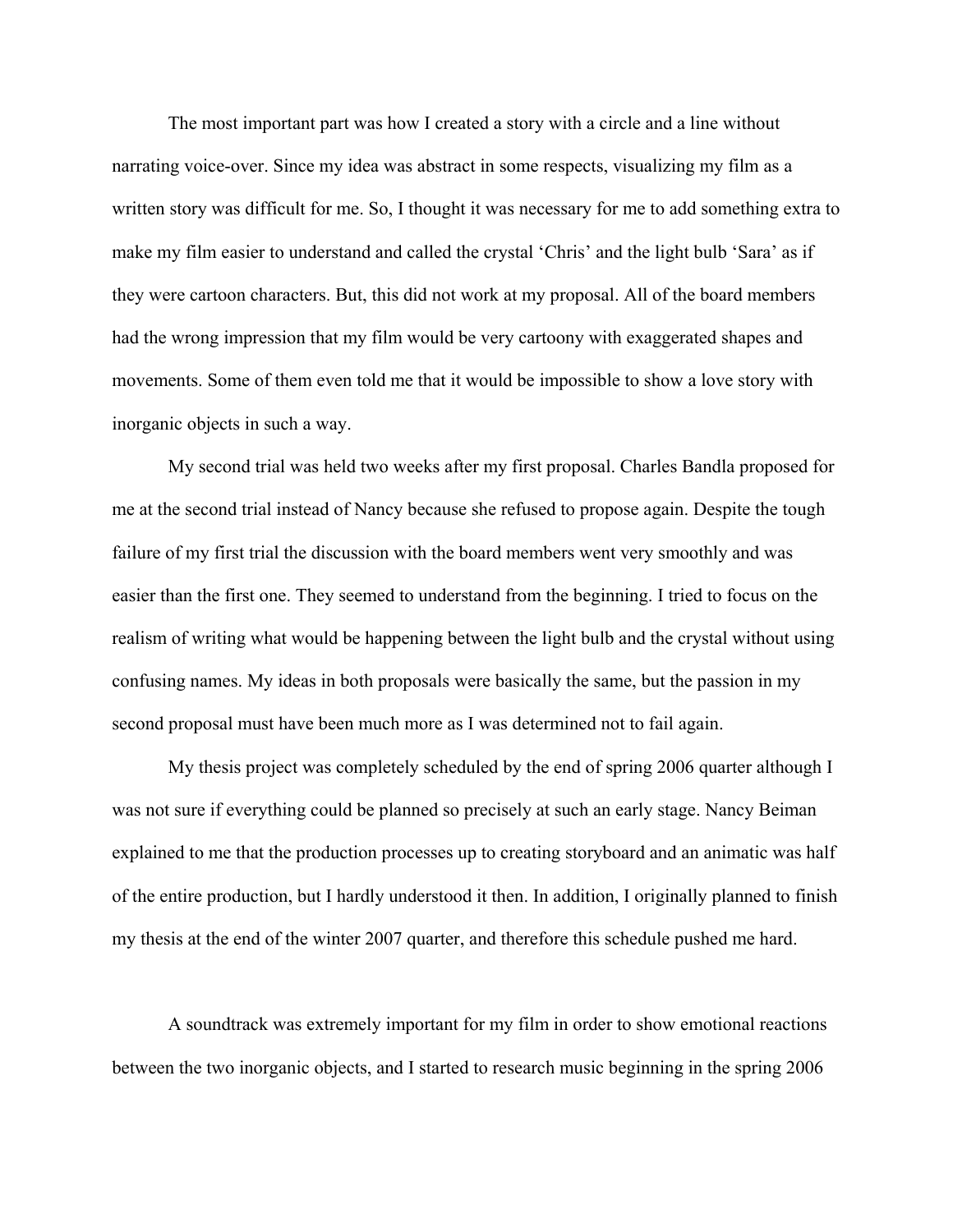quarter. Nancy Beiman gave me a website called UniqueTracks.com for classical music in the public domain, and I was able to find a quality romantic classical piece called Swans Lake Act 3 Pas De Deux (Moderato Andante) by Tchaikovsky by the end of my second proposal. However, I was still looking for some better possibilities. As soon as spring quarter ended I asked a composer, whose older brother was my classmate in State University of New York at Binghamton, to compose music for my film. Since I had Tchaikovsky's music in my mind, I asked my composer to create music with the same feeling, pacing and timing as Tchaikovsky. He seemed to compose without listening to my request and wanted to see some render samples and my older films. It took over a month for him to create the first draft of music, and the sound was similar to contemporary techno, ambient or game music and had feeling completely different from that of Tchaikovsky. I asked him to include something to invoke an emotional reaction in the audience towards the two inorganic objects. I gave an example of a flower growing toward the sun. After three more weeks I received the final draft of music, but I was disappointed with it as it showed little improvement from the first draft. It was the middle of August so I had to move on to the next step of my thesis project. I was desperate, but tried to convince myself that the music was the best I could get given such a short amount of time. My hope was that I would come up with some good ideas to create a persuasive animation with it.

 Right after the summer 2007 quarter I showed the music to Nancy Beiman. She frankly pointed out that the music was generic and had no emotion and suggested that I give up using it in my film. I was a bit upset because the composer had worked on the music for free, and I had also spent much frustrating and stressful time receiving and explaining the music, but I was also optimistic because I knew that it would be hardly possible to evoke romantic emotional reactions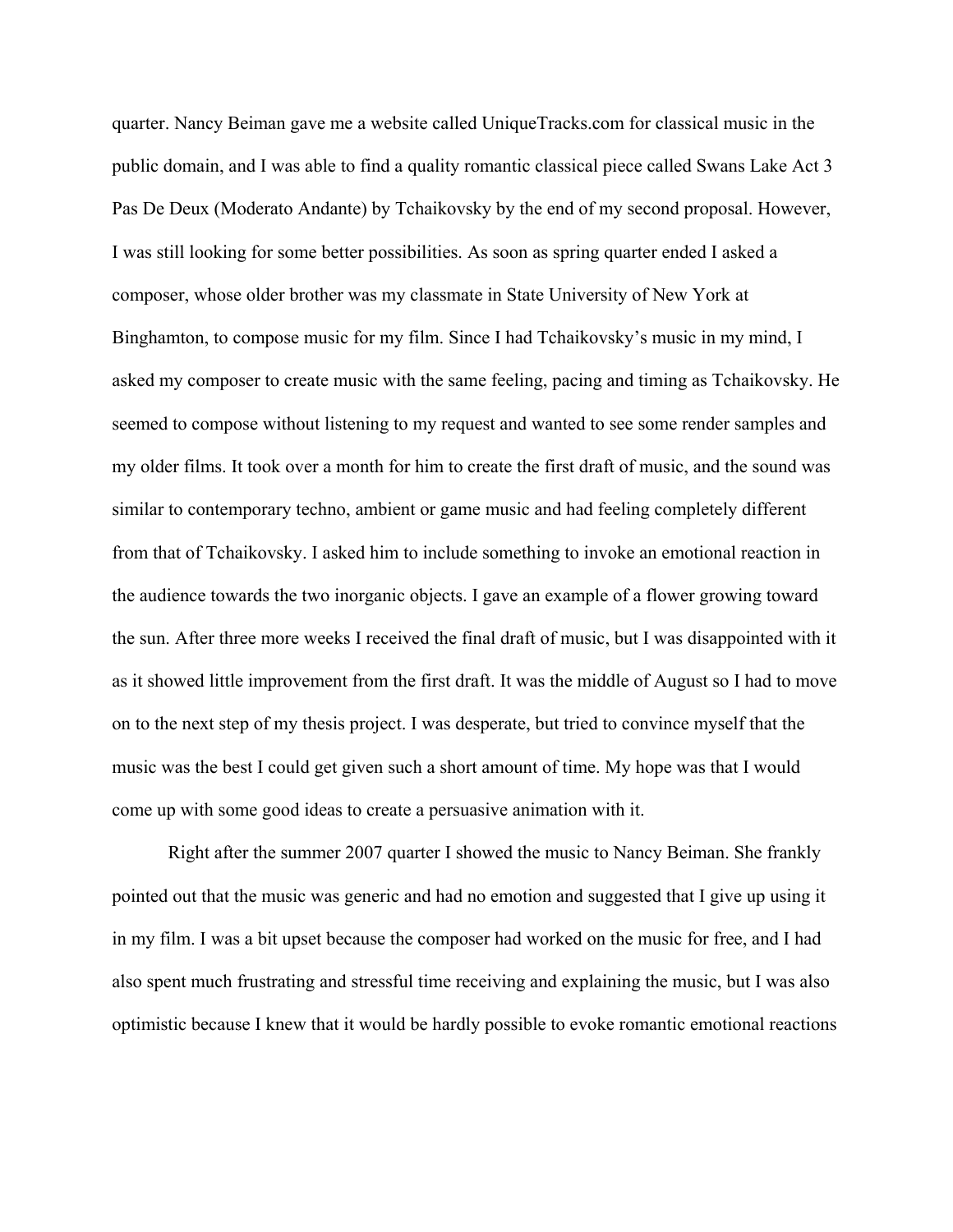with the original music. I eventually decided to use the Tchaikovsky piece. This attempt at a collaboration was a failure, and I would have to make up the time as I proceeded with my thesis.

 My thesis work during the summer quarter was crucial for my production period later. I learned Python programming and developed a tool to help the animating process for my project. Obtaining music had ended up an unsuccessful venture, but developing Python programming skills and tools for my animations was extremely helpful though I only realized this in hindsight.. From June 4th to August 15th I stayed in the 3D Lab at RIT every day for more than fifty hours per week mostly working on my thesis. It was unhealthy but was necessary as a part of my choice to complete my degree as soon as possible. Furthermore, at that time I was not quite sure if my Python tools were adequate.

 My thesis project included a section where I used shapes of fractals - geometrical shapes constructed by recursions. What I planned to do, which was basically replacing curve segments with geometries, was complex because fractals can be generated infinitely. This process required machine power and was not really suitable as a Maya project because Maya is a complete software package to create animation and not something through which we draw a picture from scratch. Python programming supported a powerful list structure, which allowed me to use any kind of objects, and was helpful for my idea, and was therefore the obvious choice. I studied MEL in Duane Palyka's Programming for Artists class, but was new to Python programming. There was nobody in our school who could teach it to me, so I was on my own to learn it. First of all, I decided to master only the Python basics in a month. I knew there was compatibility between MEL and Python in Maya, so I assumed it would not be too difficult to make the switch to Python. I started with a fundamental online tutorial supplied at python.org. It covered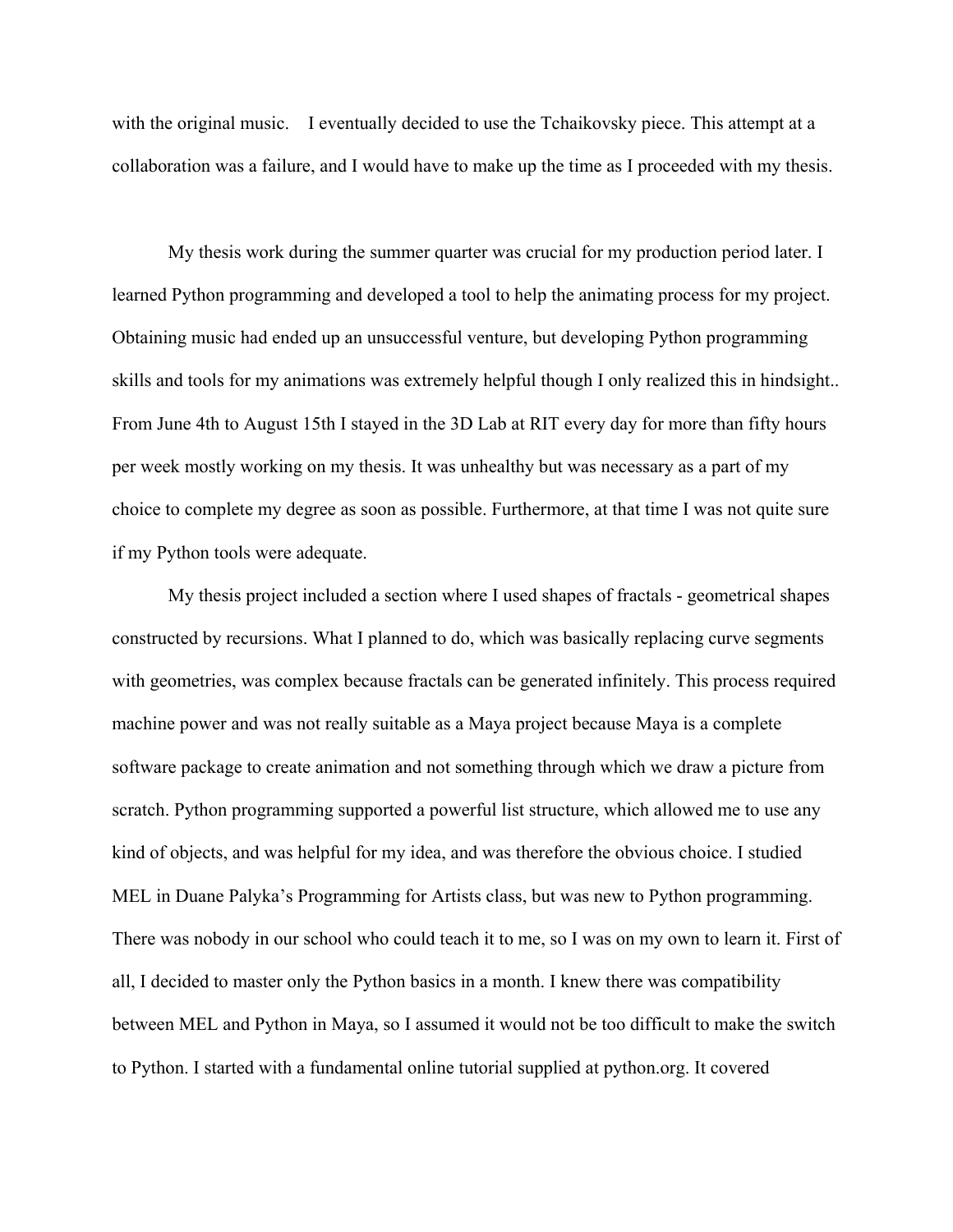comprehensive knowledge enough for me to be able to script for Maya, from how Python could understand line break to some common useful methods and packages. At the beginning, the most difficult thing for me to get used to was that Python uses a white space as the end of a statement or new line when a white space usually means just a space between words. I also did not know how to see the white space in text editor, which had an impact on my tool development plan. My plan was to create a tool with MEL and translate it to Python. When I tried to translate about 1400 lines of MEL codes into Python I could not eliminate errors called index errors, i.e. Maya gave me an error whenever there was an unnecessary white space. I had to start writing a Python script from the beginning and test it as often as I typed a line. This way of programming was tedious for a while until I found an editor called jEdit that can show the end of a line and the white space with a dot. After installing jEdit in my hard drive programming was a matter of how much I learned about Python and logics.

 Although I did not have any books to learn basic Python, I read some books about fractals. Fractals could be constructed by replacing a shape with a homologous shape using certain ratio or rules, and also by putting points infinitely in a complex plane (two dimensional plane). I approached my film employing mainly the former method, using homologous shape, because I wanted to use a continuous change of shapes. Since my main crystal had the shape of a line segment I planned to start crystal growth from a basic classical fractal, such as the Koch Curve or Sierpiński Triangle, and into something more complex. I was reading fractal theory books and studying shapes, and tried to think how I could obtain shapes generated by fractal theory. With the Python script I wrote I was able to create about twelve different shapes generated by different kinds of formulas at the end of July 2007. I could not include threedimensional fractal shapes because they were too complicated for me to figure out formulas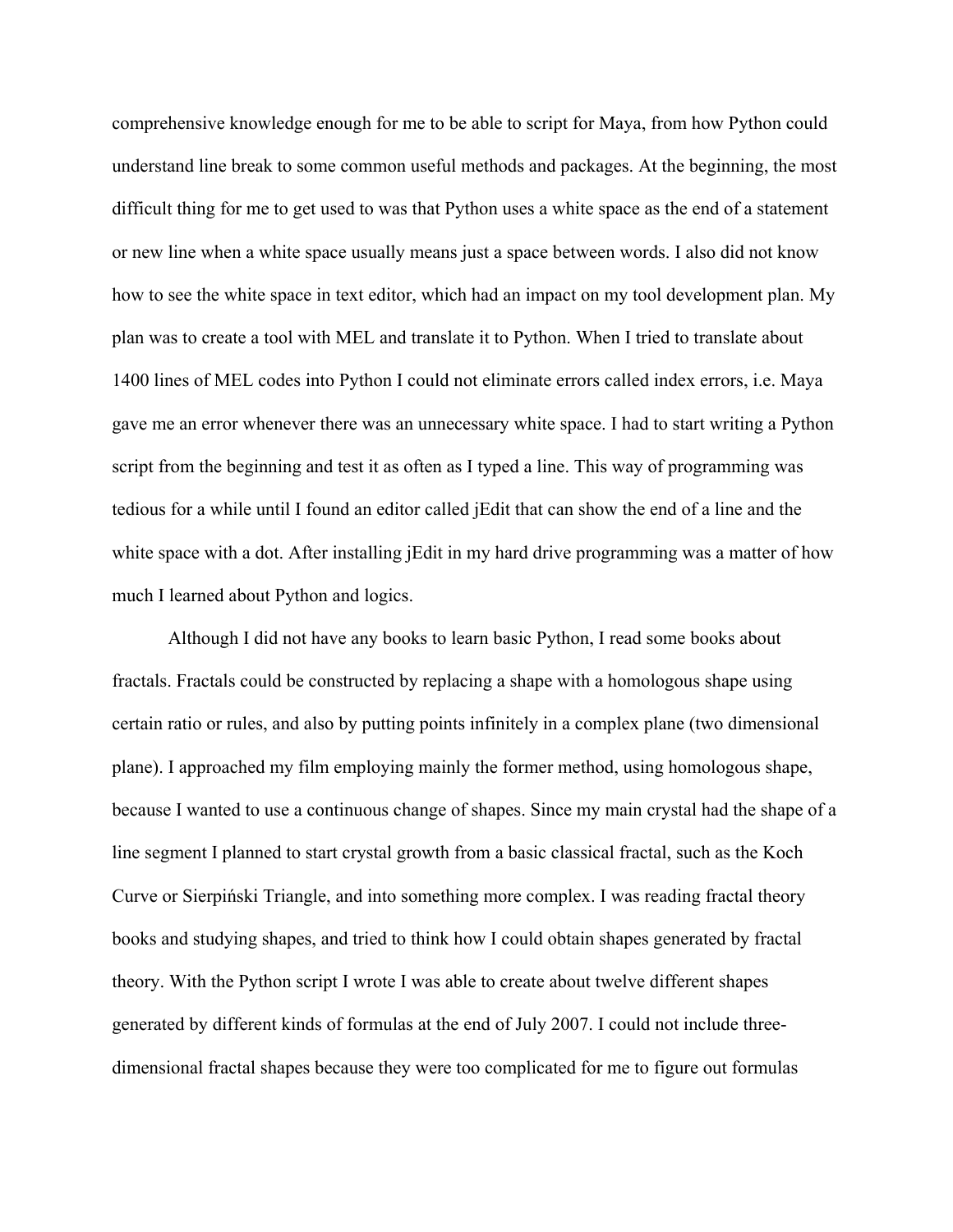given such a short amount of time but could cover things elaborate enough for my production phase.

 Although it was not very difficult for me to think how I could get a specific shape by calculation, my constraint was machine power. The number of object were defined with power functions and depended on how many times I ran the calculation in my program. As I used machines in the RIT 3D Lab I had to check how many numbers of objects could be in a scene file. This process was experimental by try and fault, i.e. I tried a number, and would lower it if the computer crashed. I also needed to guess how much environment I would have to have in shots in my film for other production processes. When I designed my environment after this testing I tried to make the environment simple enough to be rendered out. As it turned out only one specific scene file containing approximately 9000 crystal objects took 20 minutes to open, while fortunately the other files opened and processed fairly quickly.

 My summer had ended with some accomplishments, but it was still only a small part of my pre-production. As my fall 2007 quarter began I started weekly meeting with my thesis chair advisor Nancy Beiman and worked on other aspects in pre-production. Nancy made herself readily available and met with me every week during the quarter.

 As I noted before, Nancy Beiman insisted that making a good storyboard was the first half of the entire production of animation. I worked on storyboards for the entire quarter, while also designing props and environment. My meetings with Nancy in this quarter were lectures about experimental and narrative animations, which used sound well. For example, we watched *Boogie Doodle* by Norman McLaren*, Colour Box* by Len Lye*, Mars and Beyond,* Oscar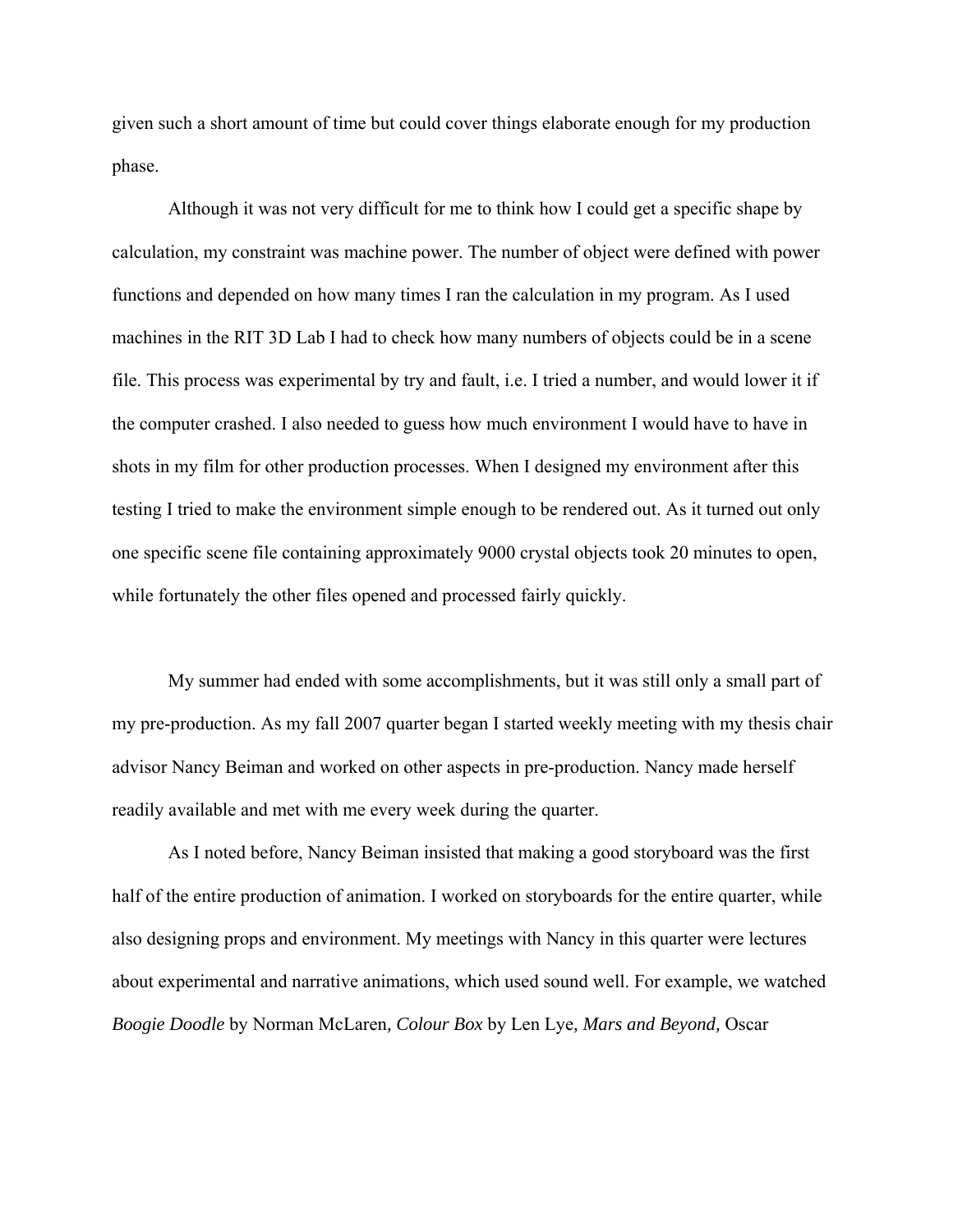Fischinger's movies, and *Fantasia.* She explained the films to me and also showed me videos from either her own collection or online sources.

 As she knew my project was not a regular character animation and required me to animate colors, she suggested that I create a color script consisting of only abstract color panels. She recommended some websites of Hans Bacher, a production design artist with Disney's animation studio. Bacher's websites had a color analysis of the emotion of shots on Chuck Jones's *What's Opera, Doc?* During this quarter, Nancy loaned me a book called *Dream Worlds*  by Hans Bacher, and this book gave me many ideas about camera angles, effective and interesting compositions, and also great art works from Bacher's own previous pieces.

 Since I had an edited version of the Tchaikovsky music already I did not draw my storyboards on paper but instead worked directly with Photoshop so that I could import the image sequences easily into After Effects. This proved to be a very efficient approach, particularly on my project that required animating colors. The alternate method, scanning, would take a very long time and need some post-scanning color corrections. As I intended to work more quickly on making storyboards I estimated that I could move to the modeling process while modifying my animatic. At the end of fall 2007 quarter, I had finished my animatic and already animated a couple of shots.

 My animating process was not particularly challenging because I had already created a helper tool during the summer. I needed to modify my Python script that fitted to the actual scene files I had for production – scene files such as defining names of variables or adding more functions. The job was fairly easy aside from having to correct a few logical errors for the saving/reloading function. When I animated the most intensive scene file with about 9000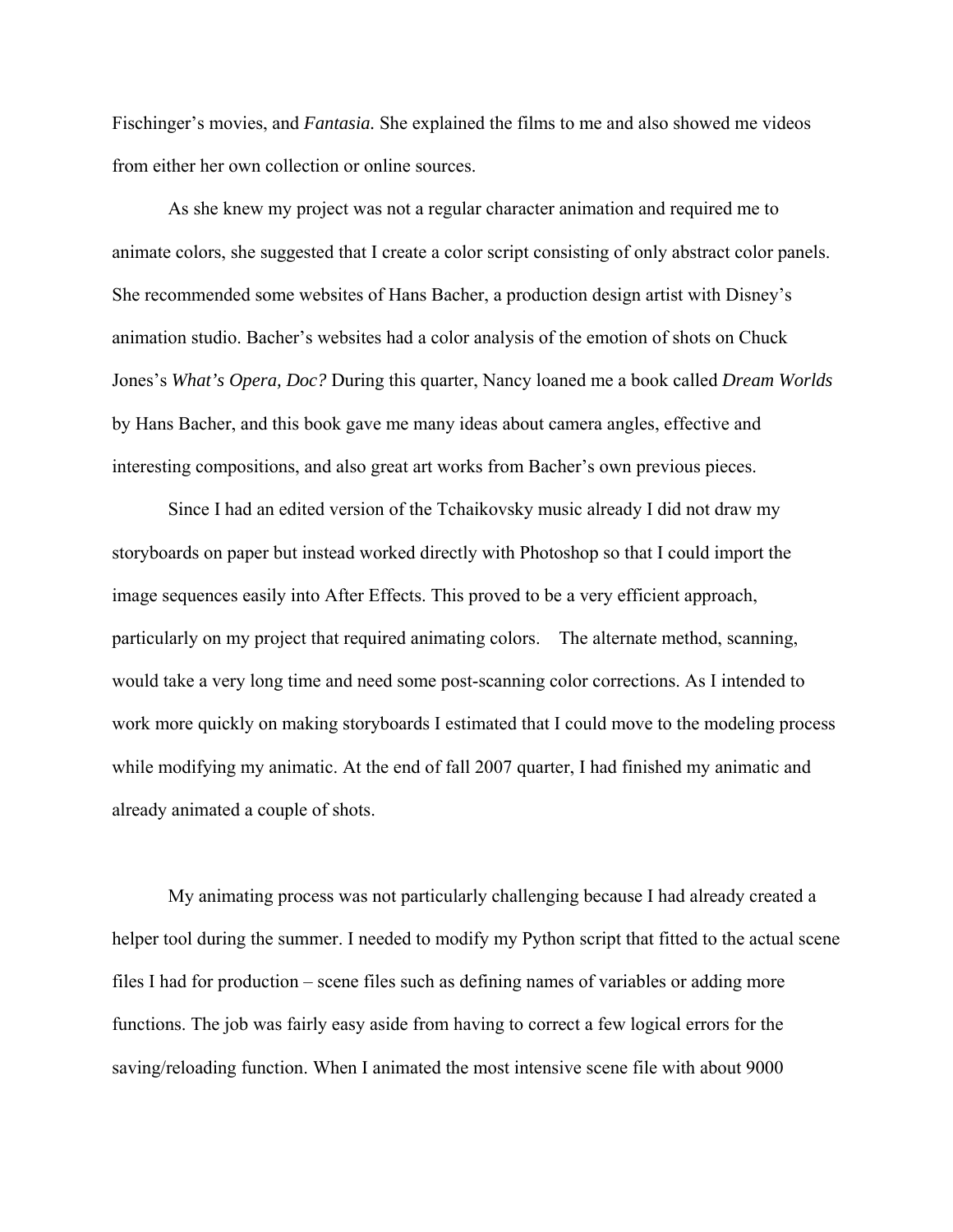objects I was amazed that the script worked almost flawlessly except that I had to restart Maya whenever I inserted a keyframe three times. This process might seem inefficient because of the procedural method instead of controlling everything with expression or script, but it was not available as I used mental ray renderer. Furthermore, I manually animated some of them to create a gradation look with the crystal objects, so the procedural method could be the only way to animate my film.

 The animating process was relatively simple for almost all shots, but there were three challenging parts. The first was when a ring of objects faded and fell down. When I worked on the shot, I misunderstood Nancy Beiman when she suggested that the crystal objects become like a hand and try to hang on to the light bulb. So, I first created hands and animated them. I then replaced the hand geometry with crystal objects. It took three days to rig the hand and animate, so probably I wasted about a week with the shot. What Nancy really suggested was simply that crystal objects, which were not like the shape of a hand, try to hang on to the light bulb. The second part was when a flower shape changed to wing in order to fly. I modeled a wing with nurbs curves and rigged it for placing crystal objects on all the curves with my Python tool. But deforming the nurbs curves was not an option in Maya and I ended up creating a nurbs plane with curves and left the construction history there. As we deformed planes, curves on the plane followed the deformation. The third part was tough because of a miscommunication with Nancy Beiman. I had animated a shot of the crystal objects transforming to a ring at the beginning of the animating process and she had congratulated me at that time. However, it looked different from the animatic I made and therefore, Nancy changed her mind and suggested that I animate again to make it look the same as my animatic. The time I spent on this first animation proved to be more time wasted. These miscommunications seemed a waste, but whenever they occurred I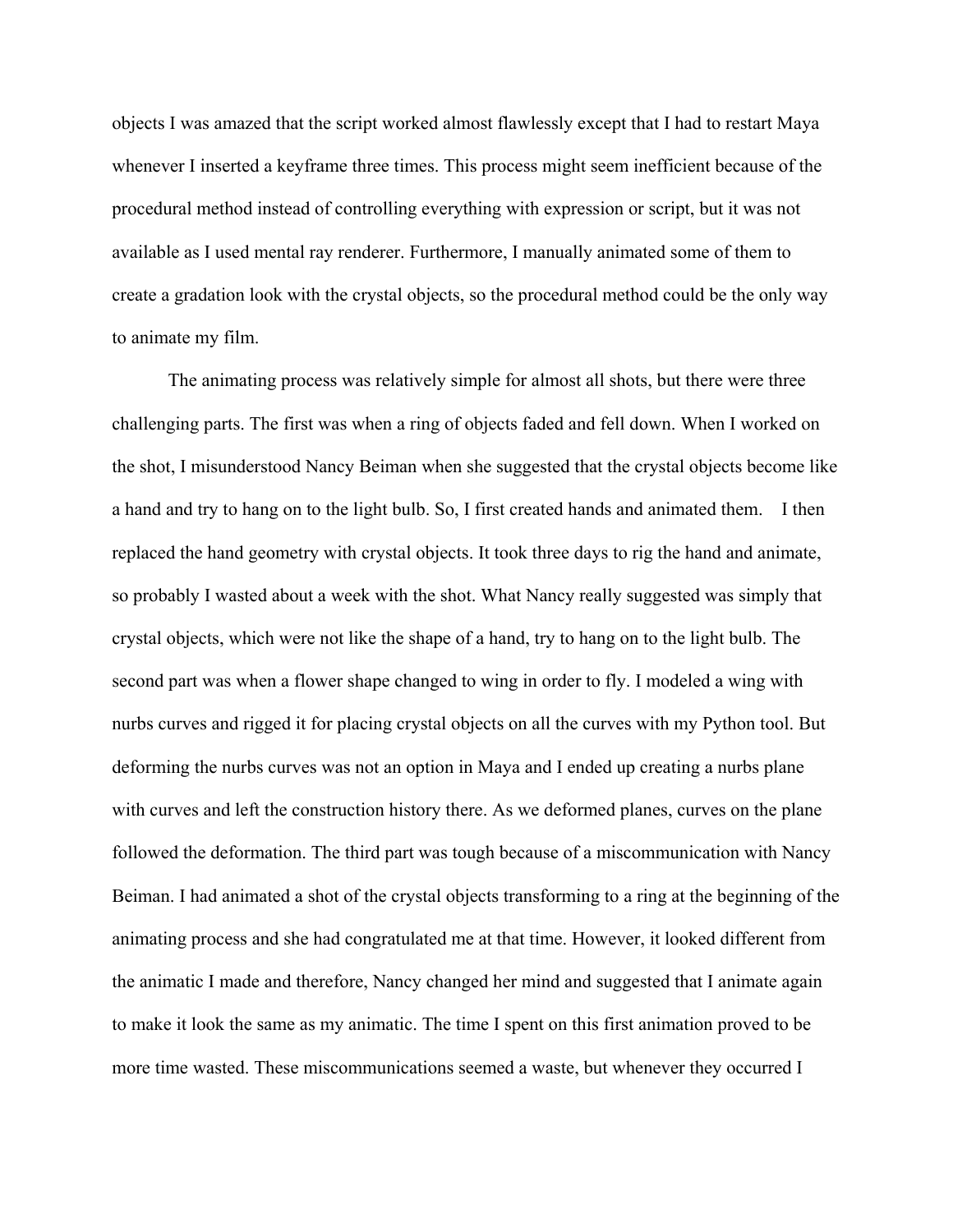tried to take advantage and make things better than before. In the end all of the misunderstandings or mistakes were not so bad for learning and improving my film if time allowed us to do it.

 Probably the most important part of production was the lighting in my project. My film would still be able to work if the animation was not good but certainly not if the color was wrong. Nancy Beiman insisted that lighting on many 3D films was incorrect. I did not understand her theory at the time because I had not seen many 3D feature animations, but agreed with her when she pointed out problems on *Bee Movie* by Dreamworks. In some shots, both the background and main character were yellow, therefore, the audience could not see what should be significant in the scene because there was no clear contrast between the two. Nancy also showed me an animation called *Moonbird* by John Hubley. The film had a very clear contrast between characters and environment and successfully showed of the important parts of the frame to the audience even though the scene was lit only by the moon in the night. It was not very easy for me to control lighting because I used glassware in my film. I had to make different settings for each different shot in order to make sure that the reflections and refractions on materials made sense. 3D software can simulate things in the real world very well including how materials reflect light, but this does not mean we were able to let it render out without making sure of all the individual settings. Nancy told me that I had an artistic problem because I did not know that we had to change the settings on materials for all shots depending on what was important. This process was very tedious in Maya. If I did not combine all of the basic light / texture settings into a single file it would take much more time. Using one file for changing the settings worked relatively well because I had to animate procedurally on light colors, too.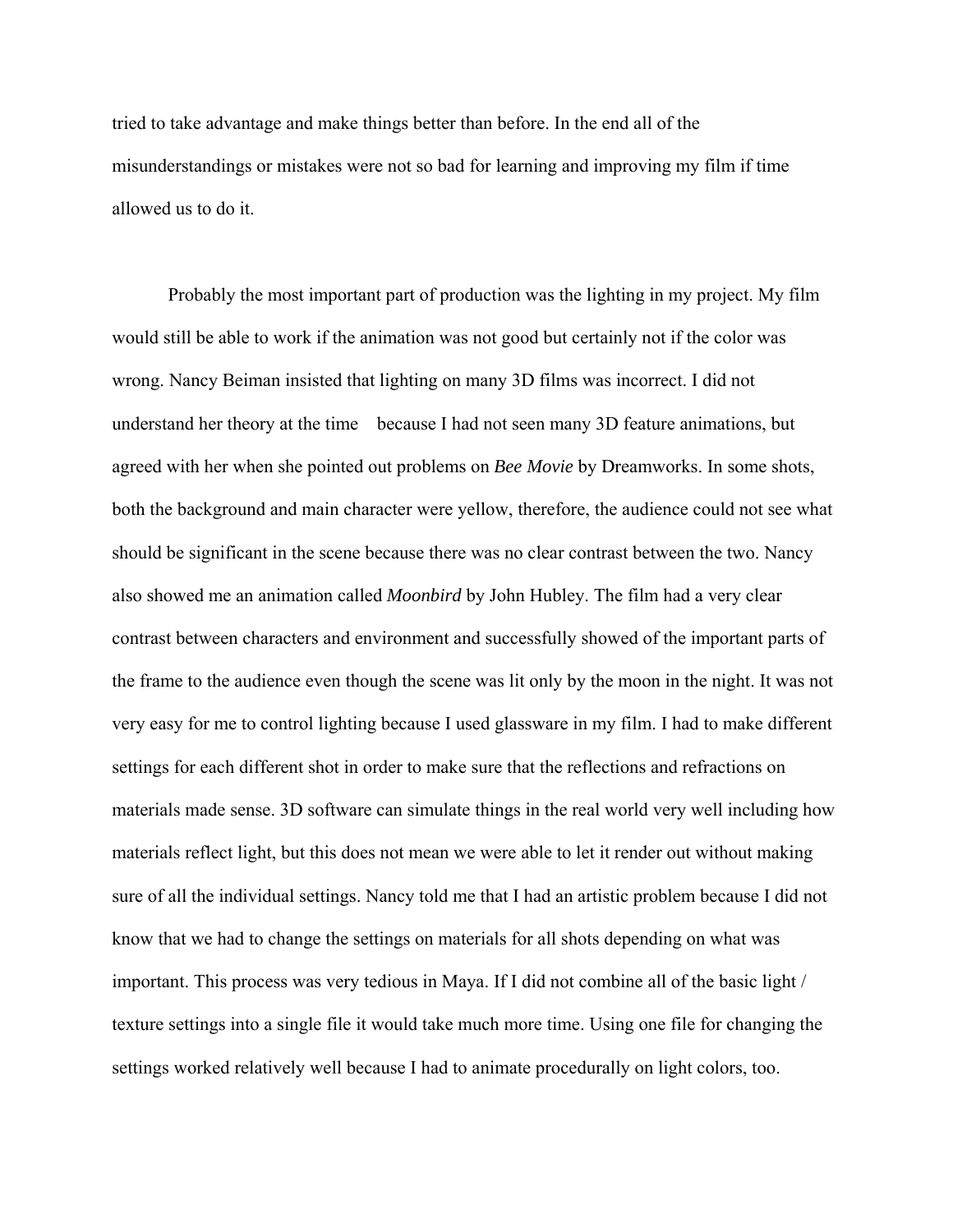Luckily colors and lighting had been decided when I worked on my animatic, so I just followed it for lighting and texturing. I eventually agreed with Nancy Beiman about the importance of storyboards and an animatic. In addition, I tried to work on lighting / texturing for my thesis proposal and over the summer, mainly because I wanted to get an idea of how they would look. Nonetheless, I had to redesign from scratch again as Nancy's suggestion changed my conceptual thought about lighting and because I needed more control over colors and details.

 My film was screened on May 19th at Carlson Auditorium. I got nervous before the screening, but I was very happy when I earned applause from the audience. There was some feedback from faculty. Prof. Thomas Gasek congratulated me that my film was beautiful, and he also enjoyed that lots of unexpected things happened there. Prof. Duane Palyka said that he liked colors and space-filling curves, which transformed shapes, but he complained that I should employ a real hand instead of a CG hand in my film. Prof. Stephanie Maxwell pointed out that DNA shape did not work for her because it was too literal. Prof. Malcolm Spaull told me that he enjoyed listening to the music of my film and made sure the license of the music was fine. When Malcolm said that, Nancy Beiman, who recommended me to explore an online music store called UniqueTracks.com, broke in and told him instead of me that the music was public domain and that I bought the license.

 I really would like to thank Nancy Beiman as my thesis chair. I did not necessarily need technical advice on Maya but rather artistic suggestions, thoughts and inspirations to make my thesis project possible. She also pushed me hard to finish the project on time. My thesis really encompasses everything that I have learned while studying in the US. It is likely that my study